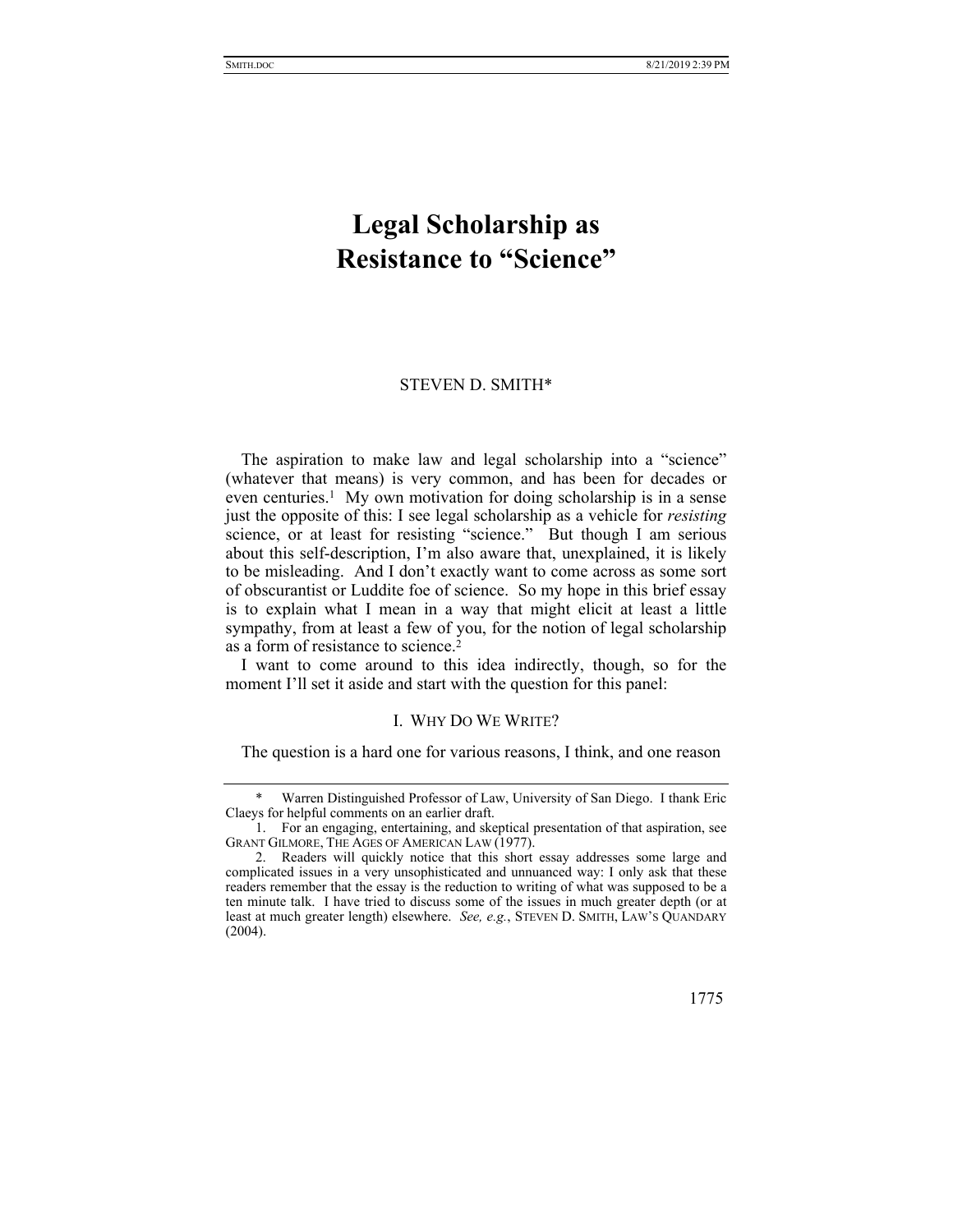is that, like so much in law, the question quietly mixes the "is" and the "ought." That is, the question calls in part for a *descriptive* answer—or for an explanation of what it is in our psyches that drives us to engage in the somewhat peculiar activity of writing, say, law review articles. But I think the question also has another aspect: at least by implication it asks whether there is some reason that *justifies* the activity of writing legal scholarship. And the description or explanation of "why we write" might not provide any justification for using our time in this way; it might actually make the justification more difficult.

To illustrate what I mean, let me ask you to recall James Boyd White's brief account of looking around his office, "littered with books and journal articles" that he is supposed to read, and experiencing not "eager anticipation" but instead a "feeling of guilty dread."<sup>3</sup> I suspect that most of us have had that experience, and it might provide a partial explanation of why we write. I will confess that I at least sometimes write because it provides an excuse not to read: writing is sometimes more fun or at least less painful than reading the sort of legal scholarship I would otherwise feel obligated to read. But of course, if by doing this I am just increasing the quantity of material that will produce "guilty dread" in my friends and colleagues, then this *explanation* for writing isn't much of a *justification*. On the contrary, it suggests that although *readers* of legal scholarship may approach their task with "dread," it is actually the *writers* who should feel "guilty."

And in fact, on every faculty I have observed, there have been people (often quite a few of them) who tacitly or sometimes explicitly adopt what we can call the antischolarship view, which maintains that scholarship is *not* valuable and that producing it is a waste of time. This is an awkward position to take, particularly since we all get some of the benefits (such as relatively low teaching loads) of the assumption that producing scholarship is an important part of our job. In addition, the antischolarship view, in my observation, tends to demoralize those who hold it, for pretty obvious reasons. But for all that, the antischolarship view isn't obviously wrong. I myself find it quite powerful.

So then why *should* we write? What should motivate us? The answers to those questions vary, certainly, but I want to mention some common reasons that surely motivate some people to write, but that I think wouldn't be sufficient to motivate many of us over the long haul. Then, I want to talk, a bit more personally, about the reasons that in fact motivate me—which will lead back to the idea of scholarship as resistance to science.

 <sup>3.</sup> JAMES BOYD WHITE, JUSTICE AS TRANSLATION: AN ESSAY IN CULTURAL AND LEGAL CRITICISM 8 (1990).

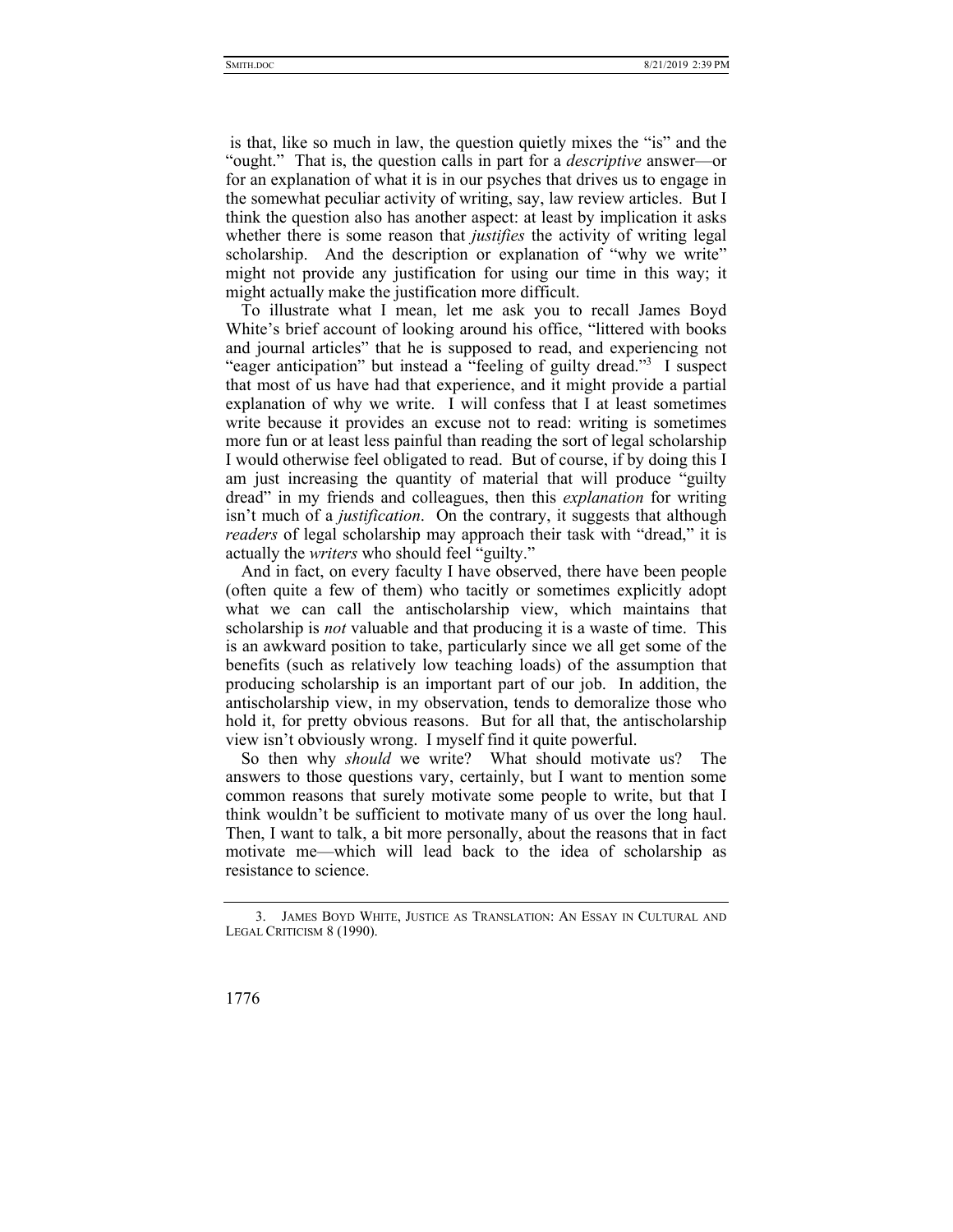## II. COMMON (BUT INSUFFICIENT) REASONS FOR WRITING

So to start with the obvious: most of us write at least in part for career or professional reasons. We write to earn tenure and promotion, or higher raises, or to increase our mobility or enhance our reputation. These are legitimate motives, I think, or at least inevitable ones, and they affect all of us to some extent, especially early in our careers. But there comes a time when we have tenure, and we don't want to move (or we realize that we aren't likely to move), and the marginal effect on our salaries or reputations of an additional article just wouldn't justify the time and effort required to write it. At that point, if careerist motives were our only reasons for writing, then we would probably stop—which of course is just what many of us do.

A different kind of reason for writing is curiosity. I have had colleagues who say—sincerely, I believe—that they write mostly for the intellectual satisfaction of solving a difficult puzzle. I admire these people—their motives seem about as pure as any I can think of—but I would have to say that this reason probably wouldn't be sufficient to motivate me. It's not that I'm wholly devoid of curiosity. But in my case, I think curiosity would lead me to read, think and discuss; but once I thought I had solved a puzzle, I'm not sure I would see the reason to go to the effort of writing it all down, supplying all the footnotes, haggling with the editors, and so forth.

## III. SCHOLARSHIP AS A CALLING . . . TO DO WHAT?

Quite a different kind of reason for doing scholarship—and one that affects (or perhaps afflicts) me—views writing as a calling or vocation. My wife thinks I am peculiar in this respect, but for whatever reason I've always had the sense that I wasn't put on earth just to pass the time and enjoy myself, but rather that there is something I'm supposed to do. So although there were plenty of advantages to law practice, I constantly had the sense that I was not put here to help one corporation win money (or keep money) from another corporation.

And however odd the idea may seem to some people, I don't think there is anything especially unusual about doing legal scholarship out of a sense of calling. The terms "calling" and "vocation" often have a religious connotation, but the sort of motivation I have in mind has a clear secular counterpart: many law professors have produced scholarship in an effort to promote justice, or peace, or the progressive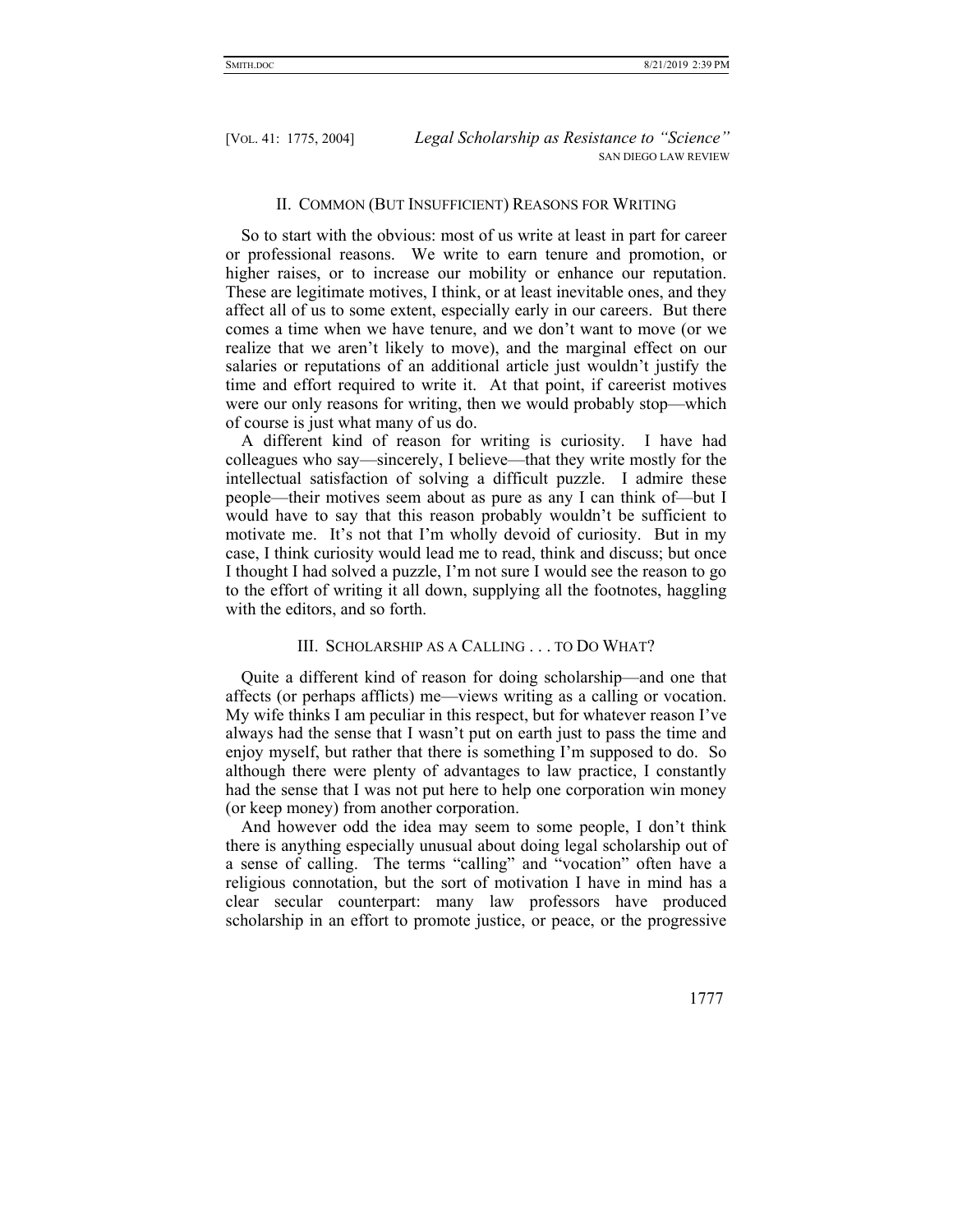agenda. My sense is that this sort of motivation may have been more common among people who went into law teaching in the 1960s and 1970s than among more recent entrants. In recent years, the notion that you could write a law review article demonstrating a right to a minimum income, or to the lifestyle of your choice, and expect some justices to read the article and adopt your position has seemed naive. (Probably it was always naive.) So legal scholars who write from *this* sense of calling have surely experienced frustration in recent years (though perhaps the Supreme Court's last term has revived their hopes just a little bit).

For me the notion of scholarship as a calling, though attractive, is also frustrating or confusing—but for a different reason. I never thought I had a calling to advance the progressive political agenda by writing law review articles. On the contrary. But I have a different problem: though I got into the legal academy in part from a sense of calling, I have never had any very definite conception of just what that calling is. This is, to be honest, an ongoing source of perplexity, and if forced to try to articulate what my calling is, I am certain that my answers would vary from year to year, and probably even from week to week. But here is my best current attempt: it will be a statement that may sound strange to some of you, and that I think can't have any very wide appeal, but that I suspect will have some resonance with at least a few people working in the profession. And in any case, the statement will bring us back to the relation between legal scholarship and science.

#### IV. SCHOLARSHIP AND THE SCIENTIFIC WORLDVIEW

So here is my thought: as academics today, we live in the imposing shadow of "science." Science means many things, and nearly all of us admire and appreciate some of those things. And some of science's effects on legal scholarship are probably beneficial as well. But I don't think all of them are.

On what might seem a trivial level, I think that not science, exactly, but what we might call the "image of science" or perhaps the "scientific aura" has had an unfortunate influence on the way legal scholarship is written. That is, I suspect that the tendency of law review editors to discourage personal or idiosyncratic styles in favor of a numbing standardization reflects a sense that the more homogenized and impersonal prose is somehow more objective and scientific. And the editors' intermittent insistence that every sentence capable of being contradicted be burdened with a footnote mirrors the "scientific" understanding that propositions need to be supported by evidence. We all know that these norms are enforced in erratic and sometimes silly ways: the editors who won't let me assert my own naked opinion in an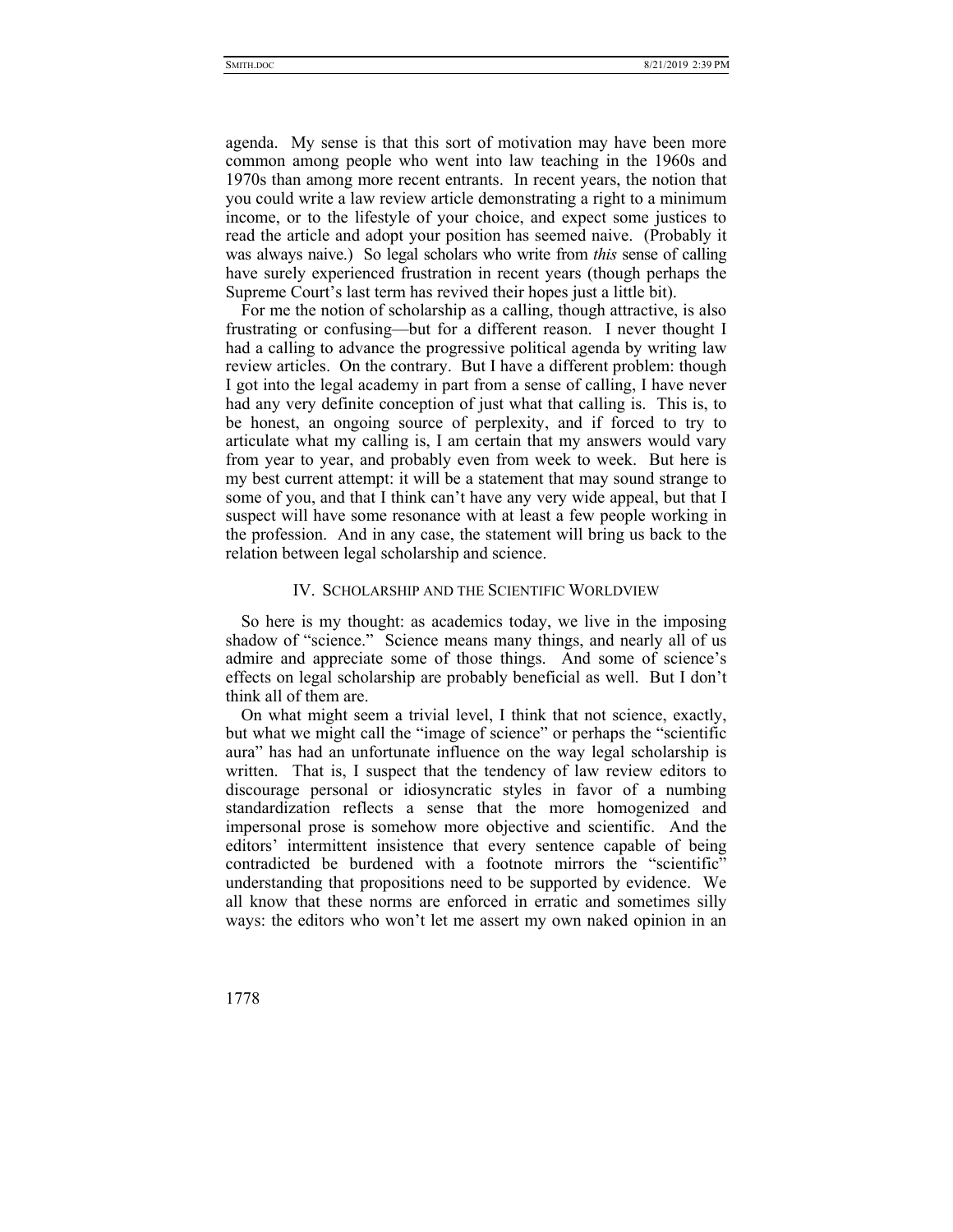article will usually be perfectly content if I drop a footnote to an article in which a junior colleague expressed the same opinion, or even to an earlier article in which I myself expressed the opinion. But the overall effect of this attempt to make legal scholarship look scientific is that the actual human interest tends to get squeezed out.

On a more substantive level, I believe that science (or the image of science) powerfully affects legal scholarship by sponsoring a sort of worldview within which we live and write—usually without paying much attention to it. In simple terms, that worldview goes something like this: the world is composed of particles and forces (which are studied by physicists), and these particles and forces interact and combine in complicated ways (which are studied by physicists and chemists), and over time some of these particles have combined to form complex systems that through processes of natural selection (which are studied by biologists, among others) have evolved into amazingly complicated creatures—including, of central concern to ourselves, *us*—with abilities to talk, think, plan, and produce all of the remarkable things you can see if you walk into a Barnes & Noble or a Circuit City.

There is no particular *point* to our being here: we were not "put on earth" (as I put it a moment ago) for any "purpose." Rather, our existence is (for us) a sort of happy, or sometimes unhappy, accident. Still, here we are, constituted as we are with "interests"—things we happen to want—including an interest in survival. So the sensible thing is to devote ourselves to surviving and to satisfying our interests as fully and efficiently as possible. And in this spirit legal scholars should do what we can to contribute to that enterprise of satisfying human interests with maximum efficiency.

Of course, not all legal scholarship embraces this "social scientific" project. There is still traditional doctrinal scholarship, which some of us do because, well, . . . that is what law professors do. And there is a lot of discussion of themes such as distributive justice, political liberalism, and human rights. This rights- or justice-oriented work seems committed to maintaining a more overtly moral view of the world. But precisely because that more moral view fits a bit awkwardly with the more scientific view that prevails at the "meta" level, it can have a dated and perhaps parochial feel. You can *say*, loudly and righteously, that human beings have inherent dignity and are entitled to be treated with equal concern and respect. It's a nice thought—so nice that hardly anyone these days is perverse enough to contradict it. Still, it's not clear how these sorts of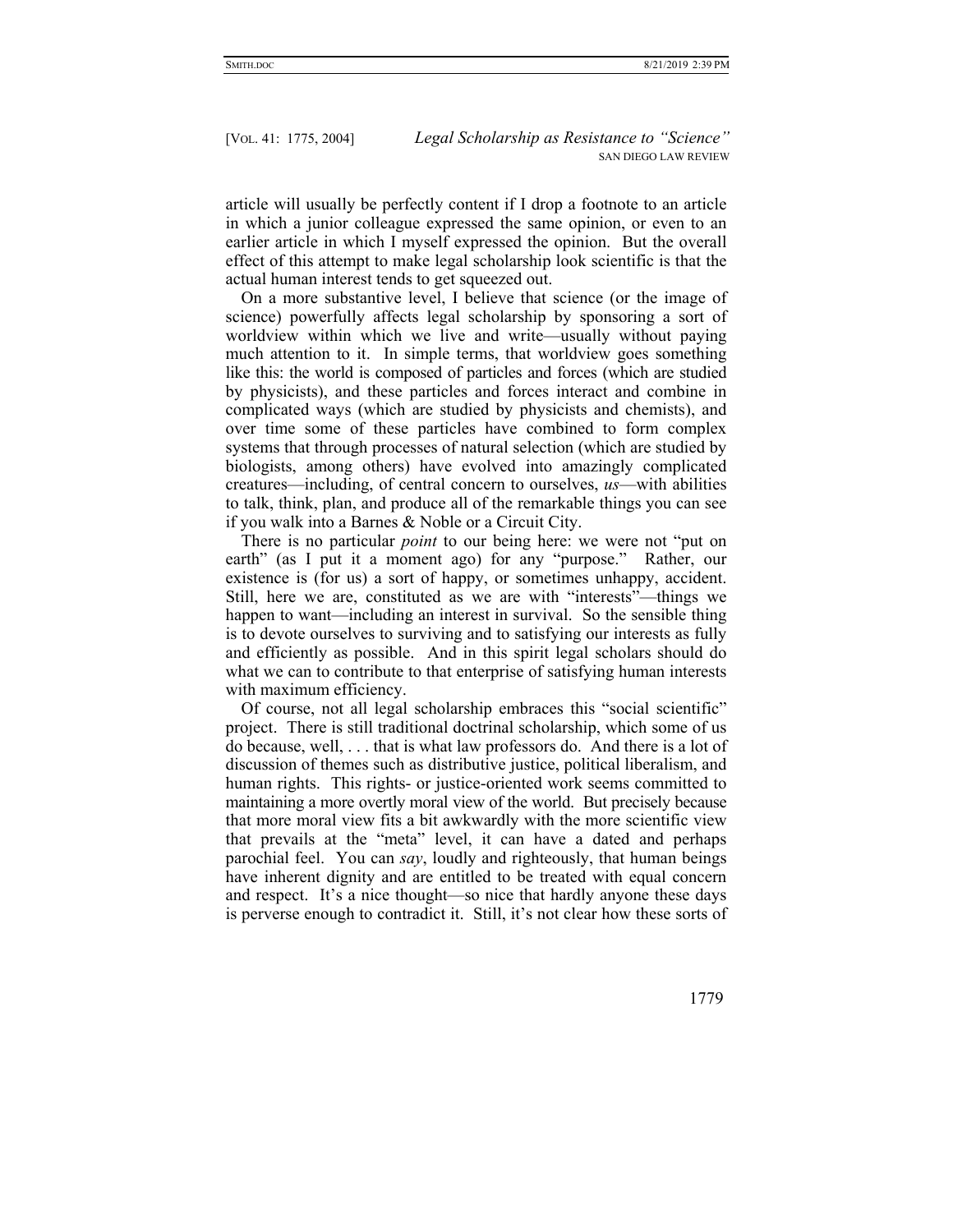claims can be persuasively maintained—or even understood—within the framework of the modern naturalistic worldview as I have described it.

So my own view, which I have argued for elsewhere but can only report here, is that much of the rights- or justice-oriented scholarship is calculated in part to obfuscate—to bootstrap the absence of any foundation into a foundation. And as a further consequence, much of this scholarship seems to me to be not only fragile but also a bit disoriented, even in the elaboration of its own commitments.

Other scholarship more enthusiastically embraces the scientific, interest-oriented, efficiency vision. It sometimes seems to me, exaggerating slightly, that law school colloquia and especially job talks consist of wave after wave of technically adept speakers offering some version of game theory or rational choice analysis to support some sciency-looking "model" of how some cubbyhole of life works. Sometimes these models issue directly in policy recommendations for making that area of life run more efficiently—for improving the content or timing of disclosures in real estate transactions, or for construing statutes so as to reduce the inefficiencies of the legislative process. Sometimes the models have no immediate payoff; they seem more designed to contribute to some emerging, scientific understanding of life that, when complete, will presumably allow us to maximize the efficiency with which we pursue and satisfy our interests.

Now I have no deep principled objection to these presentations. Sometimes they are interesting, and illuminating. More generally, I have no objection to using science to improve our understanding of the world. I freely admit that *I* have "interests"—too many of them, probably—and so do my friends and family; and I want to see those interests satisfied as fully as possible. If the proliferation of models will help achieve that goal (about which I admit to some skepticism), then more power to the modelers.

But I also have to admit that I find the inundation of models and grids and prisoners' dilemmas a bit confining. And I believe the worldview in which these studies resonate, and which as a cumulative matter they tend to ratify and reinforce, to be not only depressing but fundamentally false (at least when that view comes to be accepted, often only half-consciously and half-heartedly, as not just a part of the truth but instead as *the Truth*). False and also threatening, because I don't think this worldview is ultimately capable of supporting our most fundamental and valuable commitments.

I'm not sure what to do about this situation, but my thought is that there is some value in trying to maintain a resistance—not to science, exactly, but to the *domination* of science and especially of the naturalistic worldview so often associated with science. There is value in resisting